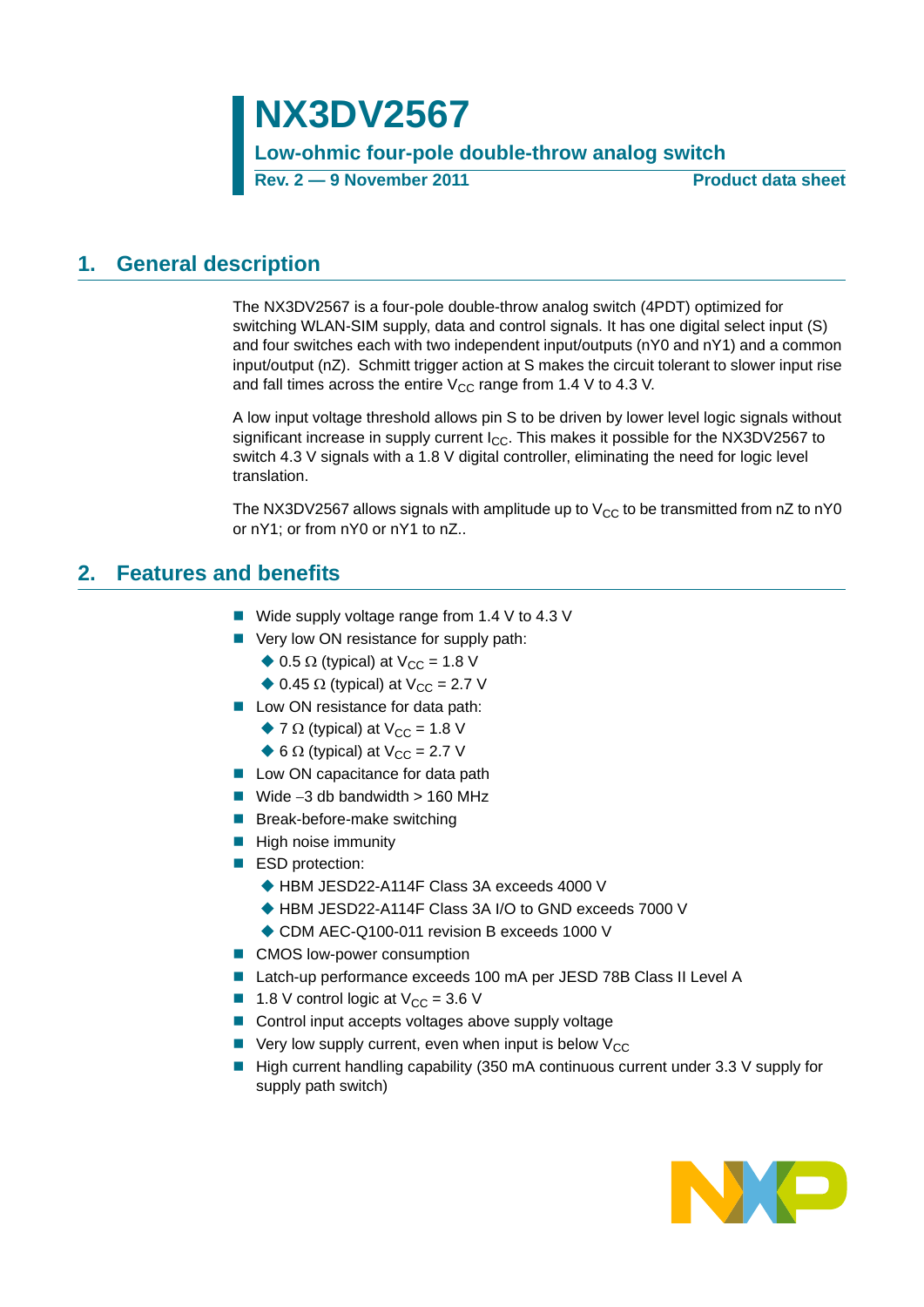**Low-ohmic four-pole double-throw analog switch**

Specified from  $-40$  °C to  $+85$  °C and from  $-40$  °C to  $+125$  °C

# <span id="page-1-0"></span>**3. Applications**

- Cell phone, PDA, digital camera, printer and notebook
- LCD monitor, TV and set-top box

# <span id="page-1-1"></span>**4. Ordering information**

| Table 1. | <b>Ordering information</b> |  |
|----------|-----------------------------|--|
|          |                             |  |

| <b>Type number</b> | Package                         |             |                                                                                                                                      |                       |  |  |  |  |
|--------------------|---------------------------------|-------------|--------------------------------------------------------------------------------------------------------------------------------------|-----------------------|--|--|--|--|
|                    | <b>Temperature range</b>        | <b>Name</b> | <b>Description</b>                                                                                                                   | <b>Version</b>        |  |  |  |  |
| NX3DV2567HR        | $-40$ °C to +125 °C             | HXQFN16U    | plastic thermal enhanced extremely thin quad flat<br>package; no leads; 16 terminals; UTLP based;<br>body $3 \times 3 \times 0.5$ mm | SOT1039-1             |  |  |  |  |
|                    | NX3DV2567GU $-40$ °C to +125 °C | XQFN16      | plastic, extremely thin quad flat package; no leads;<br>16 terminals; body 1.80 x 2.60 x 0.50 mm                                     | SOT <sub>1161-1</sub> |  |  |  |  |

### <span id="page-1-2"></span>**5. Marking**

| Table 2. Marking codes |                     |
|------------------------|---------------------|
| Type number            | <b>Marking code</b> |
| NX3DV2567HR            | D <sub>60</sub>     |
| NX3DV2567GU            | D <sub>60</sub>     |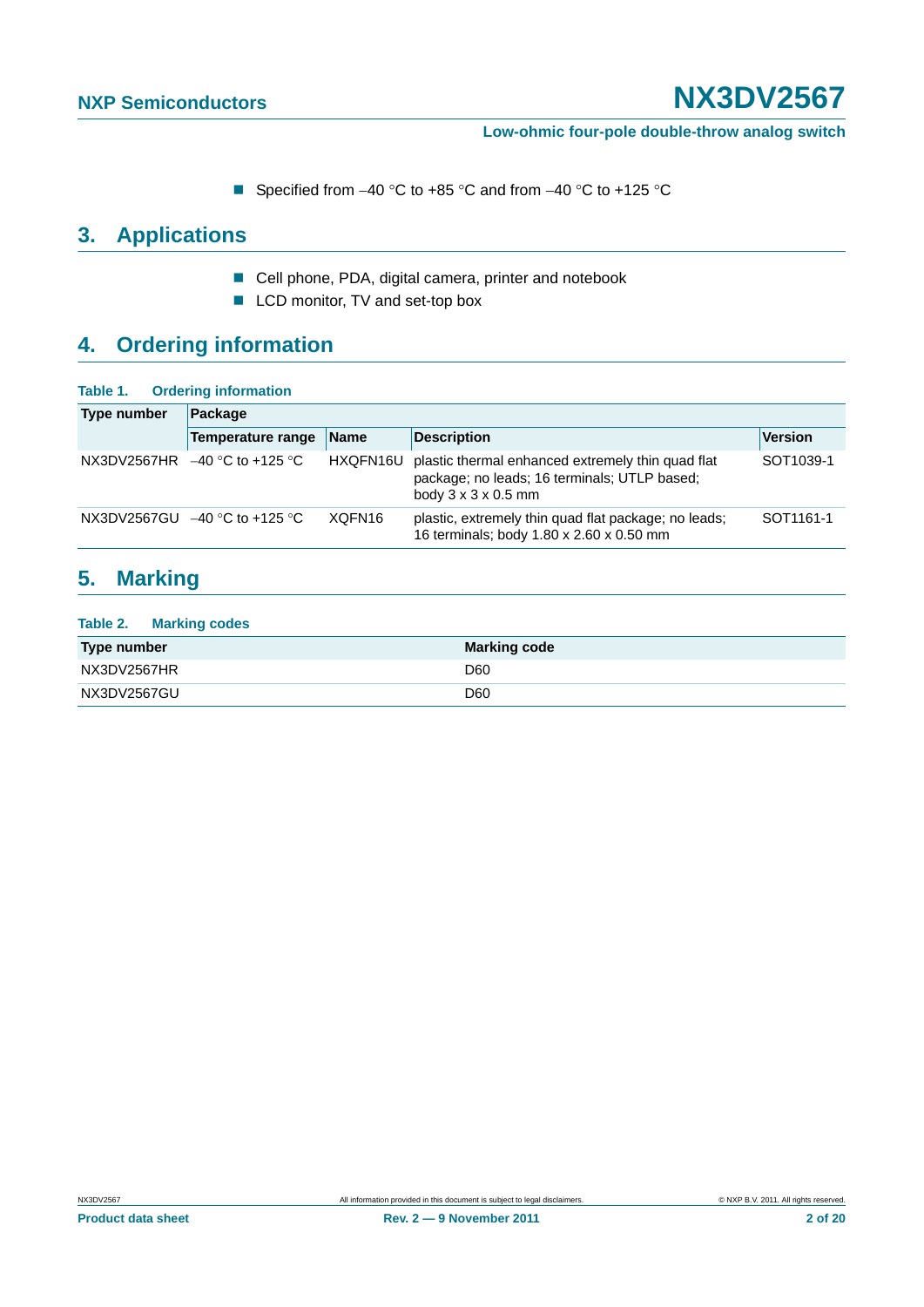**Low-ohmic four-pole double-throw analog switch**

# <span id="page-2-0"></span>**6. Functional diagram**



# <span id="page-2-1"></span>**7. Pinning information**

### **7.1 Pinning**

<span id="page-2-2"></span>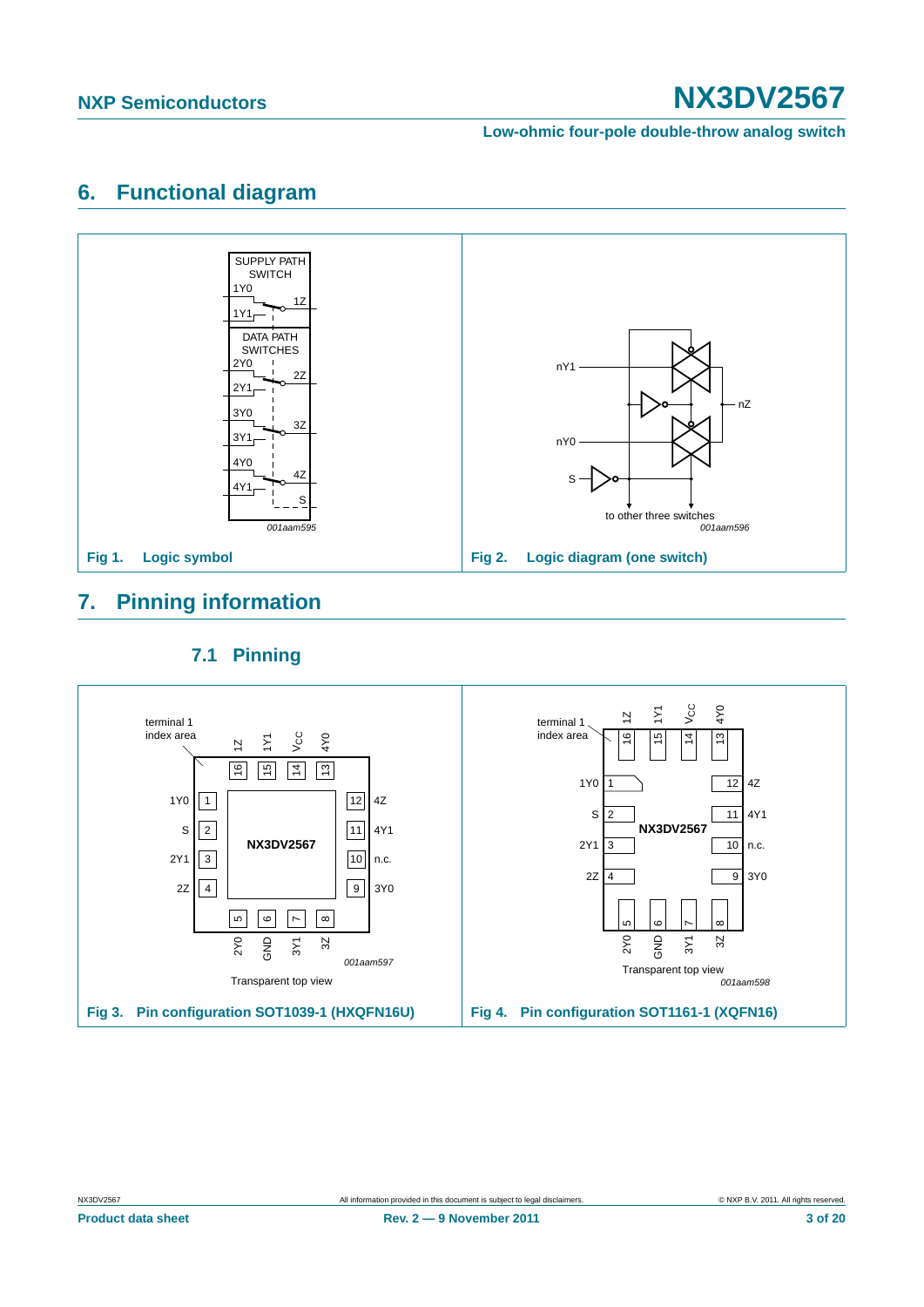**Low-ohmic four-pole double-throw analog switch**

### **7.2 Pin description**

<span id="page-3-1"></span>

| Table 3.<br><b>Pin description</b> |          |                                             |
|------------------------------------|----------|---------------------------------------------|
| Symbol                             | Pin      | <b>Description</b>                          |
| 1Y0                                | 1        | independent input or output (supply switch) |
| 2Y0, 3Y0, 4Y0                      | 5, 9, 13 | independent input or output (data switch)   |
| S                                  | 2        | select input                                |
| 1Y1                                | 15       | independent input or output (supply switch) |
| 2Y1, 3Y1, 4Y1                      | 3, 7, 11 | independent input or output (data switch)   |
| 1Z                                 | 16       | common output or input (supply switch)      |
| 2Z, 3Z, 4Z                         | 4, 8, 12 | common output or input (data switch)        |
| <b>GND</b>                         | 6        | ground $(0 V)$                              |
| n.c.                               | 10       | not connected                               |
| $V_{\rm CC}$                       | 14       | supply voltage                              |

# <span id="page-3-2"></span>**8. Functional description**

| Table 4. Function table <sup>[1]</sup> |                   |
|----------------------------------------|-------------------|
| Input S                                | <b>Channel on</b> |
|                                        | nY0               |
| H                                      | nY1               |

<span id="page-3-0"></span> $[1]$  H = HIGH voltage level; L = LOW voltage level.

# <span id="page-3-3"></span>**9. Limiting values**

#### **Table 5. Limiting values**

*In accordance with the Absolute Maximum Rating System (IEC 60134). Voltages are referenced to GND (ground = 0 V).* 

| Symbol              | <b>Parameter</b>        | <b>Conditions</b>                                                                                                | <b>Min</b>            | <b>Max</b>       | Unit        |
|---------------------|-------------------------|------------------------------------------------------------------------------------------------------------------|-----------------------|------------------|-------------|
| $V_{\rm CC}$        | supply voltage          |                                                                                                                  | $-0.5$                | $+4.6$           | $\vee$      |
| $V_{I}$             | input voltage           | select input S                                                                                                   | $\underline{11} -0.5$ | $+4.6$           | $\vee$      |
| V <sub>SW</sub>     | switch voltage          |                                                                                                                  | $\boxed{2}$ -0.5      | $V_{CC}$ + 0.5 V |             |
| $I_{IK}$            | input clamping current  | $V_1 < -0.5 V$                                                                                                   | $-50$                 | -                | mA          |
| $I_{SK}$            | switch clamping current | $V_1 < -0.5$ V or $V_1 > V_{CC} + 0.5$ V                                                                         |                       | ±50              | mA          |
| $I_{SW}$            | switch current          | supply path switch                                                                                               |                       |                  |             |
|                     |                         | $V_{SW}$ > -0.5 V or $V_{SW}$ < $V_{CC}$ + 0.5 V;<br>source or sink current                                      |                       | ±350             | mA          |
|                     |                         | $V_{SW}$ > -0.5 V or $V_{SW}$ < $V_{CC}$ + 0.5 V;<br>pulsed at 1 ms duration, < 10 % duty cycle;<br>peak current |                       | ±500             | mA          |
|                     |                         | data path switch                                                                                                 |                       |                  |             |
|                     |                         | $V_{SW}$ > -0.5 V or $V_{SW}$ < $V_{CC}$ + 0.5 V;<br>source or sink current                                      |                       | ±128             | mA          |
| ${\sf T}_{\sf stg}$ | storage temperature     |                                                                                                                  | $-65$                 | $+150$           | $^{\circ}C$ |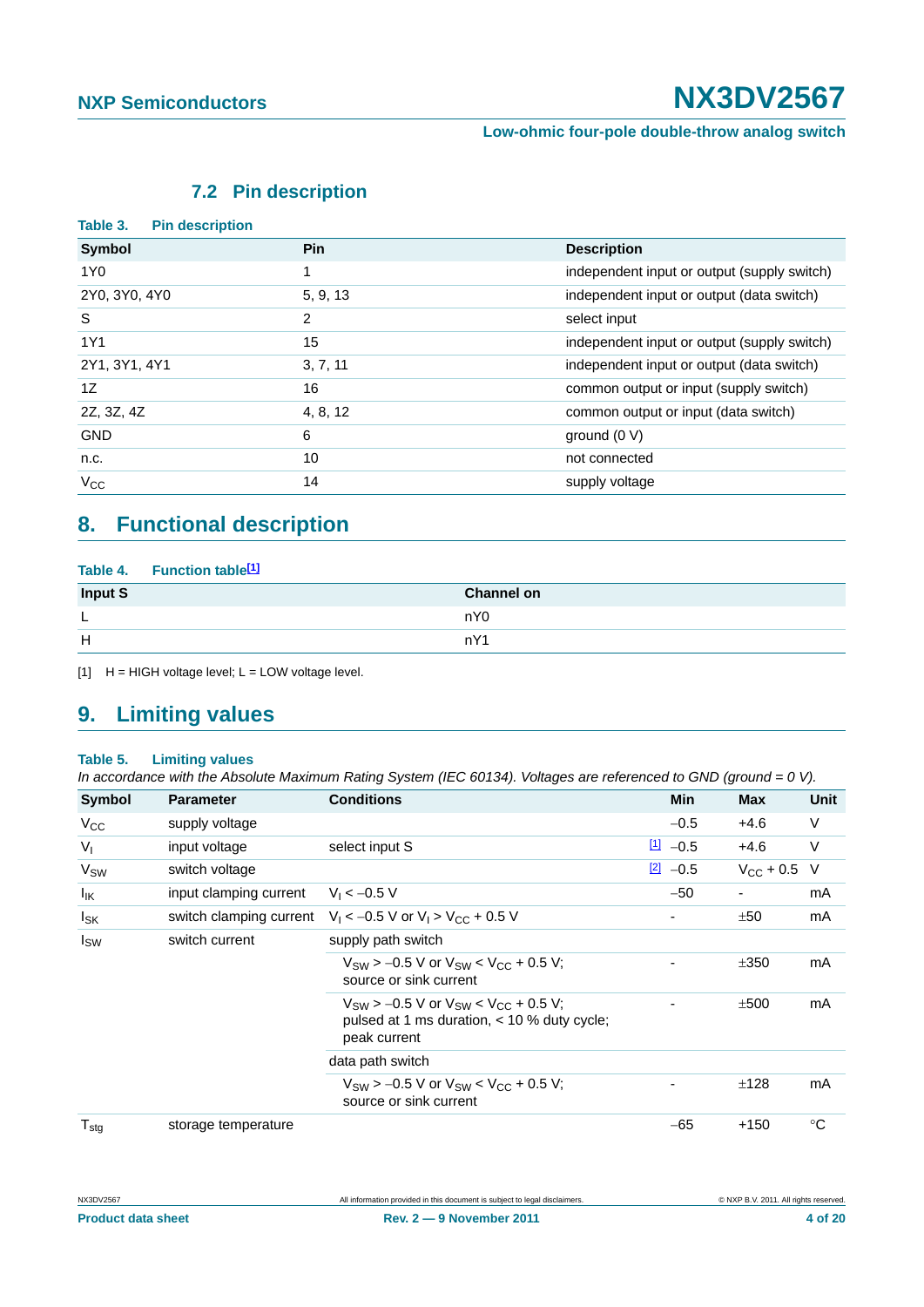#### **Table 5. Limiting values** *…continued*

*In accordance with the Absolute Maximum Rating System (IEC 60134). Voltages are referenced to GND (ground = 0 V).*

| <b>Symbol</b> | <b>Parameter</b>        | Conditions                    | Min    | <b>Max</b> | Unit |
|---------------|-------------------------|-------------------------------|--------|------------|------|
| $P_{\rm tot}$ | total power dissipation | $T_{amb} = -40$ °C to +125 °C | [3][4] | 250        | mW   |

<span id="page-4-0"></span>[1] The minimum input voltage rating may be exceeded if the input current rating is observed.

<span id="page-4-1"></span>[2] The minimum and maximum switch voltage ratings may be exceeded if the switch clamping current rating is observed but may not exceed 4.6 V.

<span id="page-4-2"></span>[3] For HXQFN16U package: above 135 °C the value of  $P_{tot}$  derates linearly with 16.9 mW/K.

<span id="page-4-3"></span>[4] For XQFN16 package: above 133 °C the value of  $P_{tot}$  derates linearly with 14.5 mW/K.

# <span id="page-4-6"></span>**10. Recommended operating conditions**

| Table 6.                    | <b>Recommended operating conditions</b> |                           |               |              |      |  |  |
|-----------------------------|-----------------------------------------|---------------------------|---------------|--------------|------|--|--|
| Symbol                      | <b>Parameter</b>                        | <b>Conditions</b>         | Min           | Max          | Unit |  |  |
| $V_{\rm CC}$                | supply voltage                          |                           | 1.4           | 4.3          | v    |  |  |
| $V_{1}$                     | input voltage                           | select input S            | 0             | 4.3          | v    |  |  |
| V <sub>SW</sub>             | switch voltage                          |                           | 110           | $V_{\rm CC}$ | V    |  |  |
| $\mathsf{T}_{\mathsf{amb}}$ | ambient temperature                     |                           | $-40$         | $+125$       | °C   |  |  |
| $\Delta t/\Delta V$         | input transition rise and fall rate     | $V_{CC}$ = 1.4 V to 4.3 V | $\boxed{2}$ - | 200          | ns/V |  |  |

<span id="page-4-4"></span>[1] To avoid sinking GND current from terminal nZ when switch current flows in terminal nYn, the voltage drop across the bidirectional switch must not exceed 0.4 V. If the switch current flows into terminal nZ, no GND current will flow from terminal nYn. In this case, there is no limit for the voltage drop across the switch.

<span id="page-4-5"></span>[2] Applies to control signal levels.

### <span id="page-4-7"></span>**11. Static characteristics**

#### **Table 7. Static characteristics**

*At recommended operating conditions; voltages are referenced to GND (ground 0 V).*

| Symbol                    | Parameter                  | <b>Conditions</b>                                                     |     | $T_{amb}$ = 25 °C        |            | $T_{amb}$ = -40 °C to +125 °C | Unit                  |                          |        |
|---------------------------|----------------------------|-----------------------------------------------------------------------|-----|--------------------------|------------|-------------------------------|-----------------------|--------------------------|--------|
|                           |                            |                                                                       | Min | <b>Typ</b>               | <b>Max</b> | <b>Min</b>                    | <b>Max</b><br>(85 °C) | <b>Max</b><br>(125 °C)   |        |
| V <sub>IH</sub>           | <b>HIGH-level</b>          | $V_{\text{CC}} = 1.4 \text{ V}$ to 1.6 V                              | 0.9 | $\blacksquare$           | ٠          | 0.9                           |                       |                          | V      |
|                           | input voltage              | $V_{CC}$ = 1.65 V to 1.95 V                                           | 0.9 | $\overline{\phantom{a}}$ |            | 0.9                           |                       | $\blacksquare$           | $\vee$ |
|                           |                            | $V_{CC}$ = 2.3 V to 2.7 V                                             | 1.1 | $\overline{\phantom{a}}$ |            | 1.1                           |                       | $\overline{\phantom{a}}$ | $\vee$ |
|                           |                            | $V_{CC}$ = 2.7 V to 3.6 V                                             | 1.3 | $\overline{\phantom{a}}$ |            | 1.3                           |                       | $\overline{\phantom{a}}$ | V      |
|                           |                            | $V_{CC}$ = 3.6 V to 4.3 V                                             | 1.4 | $\overline{\phantom{a}}$ |            | 1.4                           |                       | $\overline{\phantom{a}}$ | $\vee$ |
| $V_{IL}$                  | LOW-level<br>input voltage | $V_{CC}$ = 1.4 V to 1.6 V                                             |     | $\overline{\phantom{a}}$ | 0.3        |                               | 0.3                   | 0.3                      | V      |
|                           |                            | $V_{CC}$ = 1.65 V to 1.95 V                                           |     | $\overline{\phantom{a}}$ | 0.4        |                               | 0.4                   | 0.3                      | $\vee$ |
|                           |                            | $V_{CC}$ = 2.3 V to 2.7 V                                             |     | $\blacksquare$           | 0.4        |                               | 0.4                   | 0.4                      | $\vee$ |
|                           |                            | $V_{CC}$ = 2.7 V to 3.6 V                                             |     | $\overline{\phantom{a}}$ | 0.5        |                               | 0.5                   | 0.5                      | $\vee$ |
|                           |                            | $V_{CC}$ = 3.6 V to 4.3 V                                             | ٠   | $\blacksquare$           | 0.6        |                               | 0.6                   | 0.6                      | $\vee$ |
| $\mathbf{I}_{\mathbf{I}}$ | input leakage<br>current   | select input S:<br>$V_1 =$ GND to 4.3 V;<br>$V_{CC}$ = 1.4 V to 4.3 V |     | -                        |            |                               | ±0.5                  | ±1                       | μA     |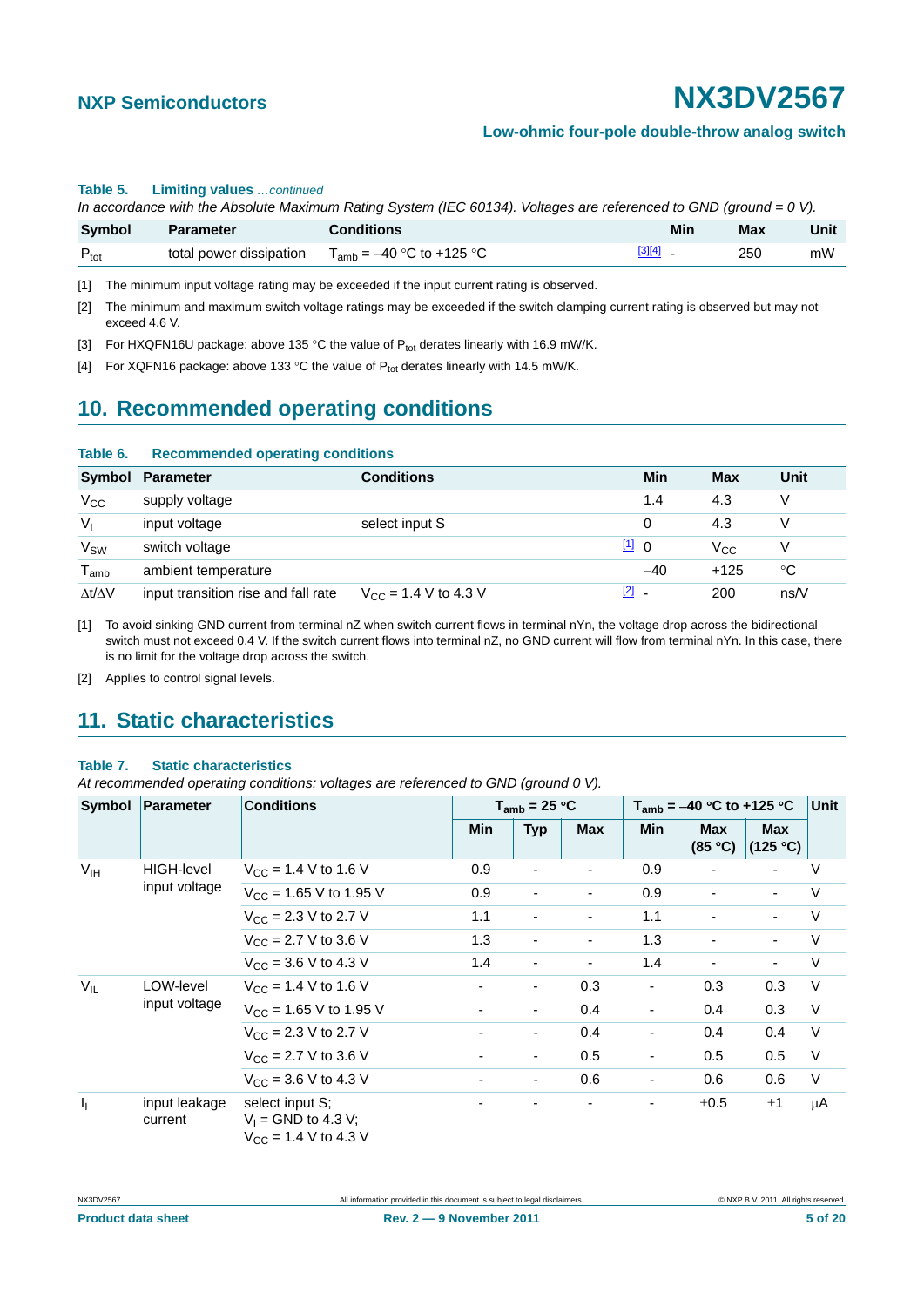#### **Low-ohmic four-pole double-throw analog switch**

#### **Table 7. Static characteristics** *…continued*

*At recommended operating conditions; voltages are referenced to GND (ground 0 V).*

| Symbol                 | Parameter                      | <b>Conditions</b>                                                   | $T_{amb}$ = 25 °C        |                          |                          | $T_{amb}$ = -40 °C to +125 °C |                       |                          | <b>Unit</b> |
|------------------------|--------------------------------|---------------------------------------------------------------------|--------------------------|--------------------------|--------------------------|-------------------------------|-----------------------|--------------------------|-------------|
|                        |                                |                                                                     | Min                      | <b>Typ</b>               | <b>Max</b>               | <b>Min</b>                    | <b>Max</b><br>(85 °C) | <b>Max</b><br>(125 °C)   |             |
| $I_{S(OFF)}$           | OFF-state<br>leakage           | nY0 and nY1 port;<br>see Figure 5                                   |                          |                          |                          |                               |                       |                          |             |
|                        | current                        | $V_{CC}$ = 1.4 V to 3.6 V                                           | $\blacksquare$           |                          | ±5                       |                               | ±50                   | ±500                     | nA          |
|                        |                                | $V_{CC}$ = 3.6 V to 4.3 V                                           |                          | ä,                       | ±10                      |                               | ±50                   | ±500                     | nA          |
| $I_{S(ON)}$            | ON-state<br>leakage<br>current | nZ port;<br>$V_{CC}$ = 1.4 V to 3.6 V;<br>see Figure 6              |                          |                          |                          |                               |                       |                          |             |
|                        |                                | $V_{CC}$ = 1.4 V to 3.6 V                                           | $\overline{\phantom{a}}$ | $\overline{\phantom{a}}$ | ±5                       |                               | ±50                   | ±500                     | nA          |
|                        |                                | $V_{CC}$ = 3.6 V to 4.3 V                                           |                          |                          | ±10                      |                               | ±50                   | ±500                     | nA          |
| $I_{\rm CC}$           |                                | supply current $V_1 = V_{CC}$ or GND;<br>$V_{SW}$ = GND or $V_{CC}$ |                          |                          |                          |                               |                       |                          |             |
|                        |                                | $V_{CC}$ = 3.6 V                                                    | $\overline{\phantom{a}}$ | $\blacksquare$           | 100                      | ä,                            | 500                   | 5000                     | nA          |
|                        |                                | $V_{CC} = 4.3 V$                                                    | $\blacksquare$           | $\overline{\phantom{a}}$ | 150                      | $\blacksquare$                | 800                   | 6000                     | nA          |
| $\Delta$ <sub>cc</sub> | additional                     | $V_{SW} =$ GND or $V_{CC}$                                          |                          |                          |                          |                               |                       |                          |             |
|                        | supply current                 | $V_1 = 2.6 V$ ; $V_{CC} = 4.3 V$                                    | $\overline{\phantom{a}}$ | 2.0                      | 4.0                      |                               | $\overline{7}$        | $\overline{7}$           | μA          |
|                        |                                | $V_1 = 2.6$ V; $V_{CC} = 3.6$ V                                     | $\overline{\phantom{a}}$ | 0.35                     | 0.7                      |                               | 1                     | 1                        | μA          |
|                        |                                | $V_1 = 1.8 V$ ; $V_{CC} = 4.3 V$                                    | ä,                       | 7.0                      | 10.0                     | ä,                            | 15                    | 15                       | μA          |
|                        |                                | $V_1 = 1.8$ V; $V_{CC} = 3.6$ V                                     | $\overline{\phantom{a}}$ | 2.5                      | 4.0                      |                               | 5                     | $\overline{5}$           | μA          |
|                        |                                | $V_1 = 1.8 V$ ; $V_{CC} = 2.5 V$                                    | $\overline{\phantom{a}}$ | 50                       | 200                      | $\blacksquare$                | 300                   | 500                      | nA          |
| C <sub>1</sub>         | input<br>capacitance           |                                                                     | $\blacksquare$           | 1                        | $\overline{\phantom{m}}$ | $\overline{\phantom{m}}$      |                       | $\overline{\phantom{a}}$ | pF          |
| $C_{S(OFF)}$           | OFF-state                      | supply path switch                                                  | $\overline{\phantom{a}}$ | 35                       | ä,                       |                               |                       | $\overline{\phantom{0}}$ | pF          |
|                        | capacitance                    | data path switch                                                    | $\overline{\phantom{a}}$ | 3                        | $\overline{\phantom{0}}$ |                               |                       | $\overline{\phantom{a}}$ | pF          |
| $C_{S(ON)}$            | ON-state                       | supply path switch                                                  | ٠                        | 130                      |                          |                               |                       |                          | pF          |
|                        | capacitance                    | data path switch                                                    | $\blacksquare$           | 16                       |                          |                               |                       |                          | pF          |

### **11.1 Test circuits**

<span id="page-5-1"></span><span id="page-5-0"></span>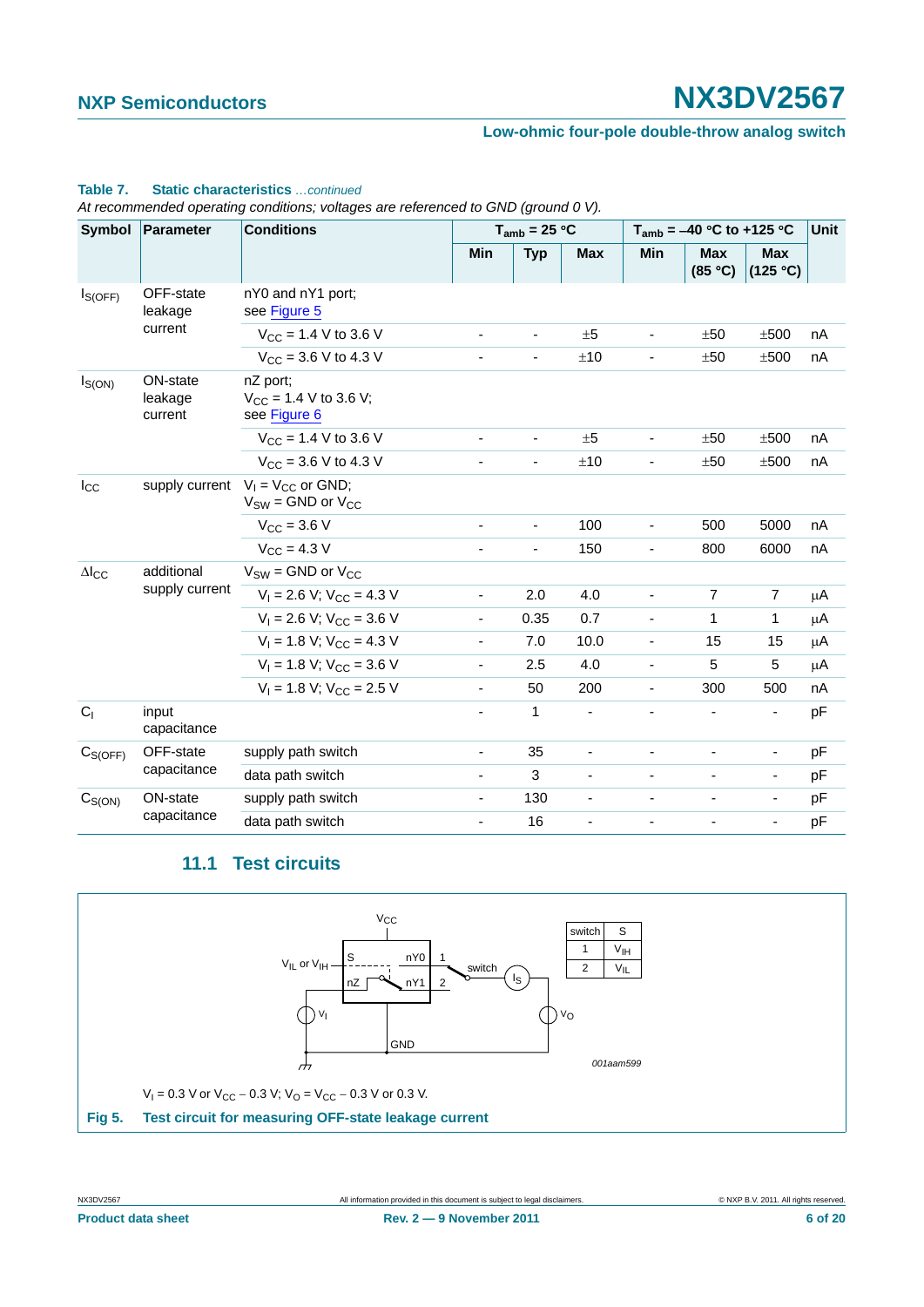**Low-ohmic four-pole double-throw analog switch**



### **11.2 ON resistance**

#### <span id="page-6-3"></span><span id="page-6-0"></span>**Table 8. ON resistance**

*At recommended operating conditions; voltages are referenced to GND (ground = 0 V); for graphs see [Figure 8](#page-7-0) to [Figure 13.](#page-8-0)*

|                 | Symbol   Parameter                               | <b>Conditions</b>                                                           |             |                          | T <sub>amb</sub> = –40 °C to +85 °C   T <sub>amb</sub> = –40 °C to +125 °C  Unit |                          |            |            |   |
|-----------------|--------------------------------------------------|-----------------------------------------------------------------------------|-------------|--------------------------|----------------------------------------------------------------------------------|--------------------------|------------|------------|---|
|                 |                                                  |                                                                             |             | Min                      | Typ <sup>[1]</sup>                                                               | <b>Max</b>               | <b>Min</b> | <b>Max</b> |   |
|                 | <b>Supply path switch</b>                        |                                                                             |             |                          |                                                                                  |                          |            |            |   |
| $R_{ON}$        |                                                  | ON resistance $V_1 = GND$ to $V_{CC}$ ;<br>$I_{SW}$ = 100 mA; see Figure 7  |             |                          |                                                                                  |                          |            |            |   |
|                 |                                                  | $V_{\text{CC}} = 1.8 \text{ V}; V_{\text{SW}} = 0 \text{ V}, 1.8 \text{ V}$ |             |                          | 0.5                                                                              | 0.75                     |            | 0.85       | Ω |
|                 |                                                  | $V_{CC}$ = 2.7 V; $V_{SW}$ = 0 V, 2.3 V                                     |             | $\overline{\phantom{a}}$ | 0.45                                                                             | 0.7                      |            | 0.8        | Ω |
| $\Delta R_{ON}$ | ON resistance<br>mismatch<br>between<br>channels | $V_1$ = GND to $V_{CC}$ ; $I_{SW}$ = 100 mA $\frac{[2]}{[2]}$               |             |                          |                                                                                  |                          |            |            |   |
|                 |                                                  | $V_{CC}$ = 2.7 V; $V_{SW}$ = 0 V                                            |             | $\blacksquare$           | 0.1                                                                              | $\overline{\phantom{a}}$ |            | ٠          | Ω |
|                 | <b>Data path switches</b>                        |                                                                             |             |                          |                                                                                  |                          |            |            |   |
| $R_{ON}$        | ON resistance                                    | $V_1$ = GND to $V_{CC}$ ; $I_{SW}$ = 20 mA;<br>see Figure 7                 |             |                          |                                                                                  |                          |            |            |   |
|                 |                                                  | $V_{CC}$ = 1.8 V; $V_{SW}$ = 0 V, 1.8 V                                     |             | $\overline{\phantom{a}}$ | 7.0                                                                              | 10.0                     |            | 11.0       | Ω |
|                 |                                                  | $V_{CC}$ = 2.7 V; $V_{SW}$ = 0 V, 2.3 V                                     |             | $\overline{\phantom{a}}$ | 6.0                                                                              | 9.5                      |            | 10.5       | Ω |
| $\Delta R_{ON}$ | ON resistance                                    | $V_1$ = GND to $V_{CC}$ ; $I_{SW}$ = 20 mA                                  | $\boxed{2}$ |                          |                                                                                  |                          |            |            |   |
|                 | mismatch<br>between<br>channels                  | $V_{CC} = 2.7 V: V_{SW} = 0 V$                                              |             | ٠                        | 0.2                                                                              | $\overline{\phantom{a}}$ |            | ۰          | Ω |

<span id="page-6-1"></span>[1] Typical values are measured at  $T_{amb} = 25 \degree C$ .

<span id="page-6-2"></span>[2] Measured at identical  $V_{CC}$ , temperature and input voltage.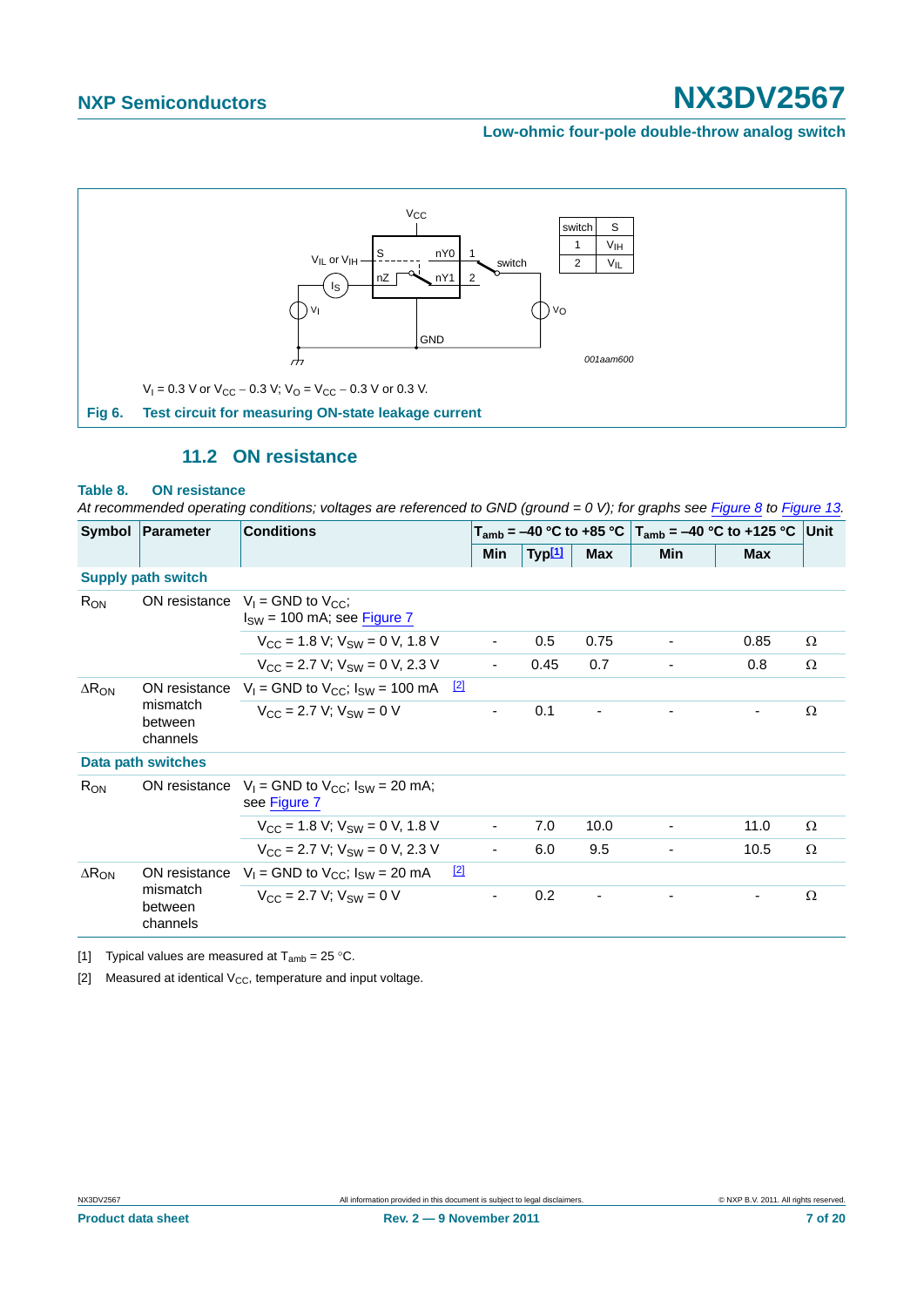<span id="page-7-0"></span>**Low-ohmic four-pole double-throw analog switch**

<span id="page-7-2"></span><span id="page-7-1"></span>

### **11.3 ON resistance test circuit and graphs**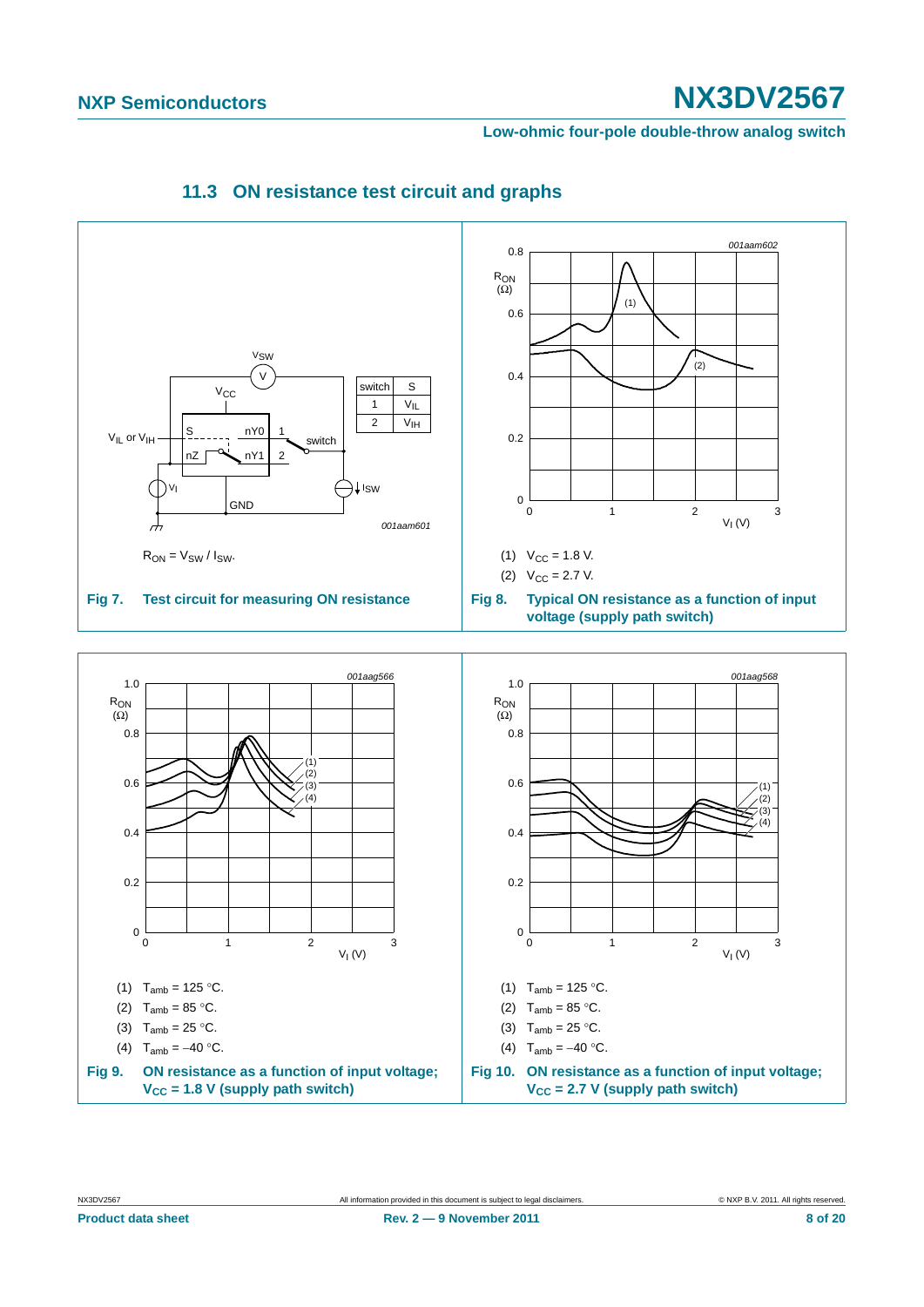**Low-ohmic four-pole double-throw analog switch**



<span id="page-8-0"></span>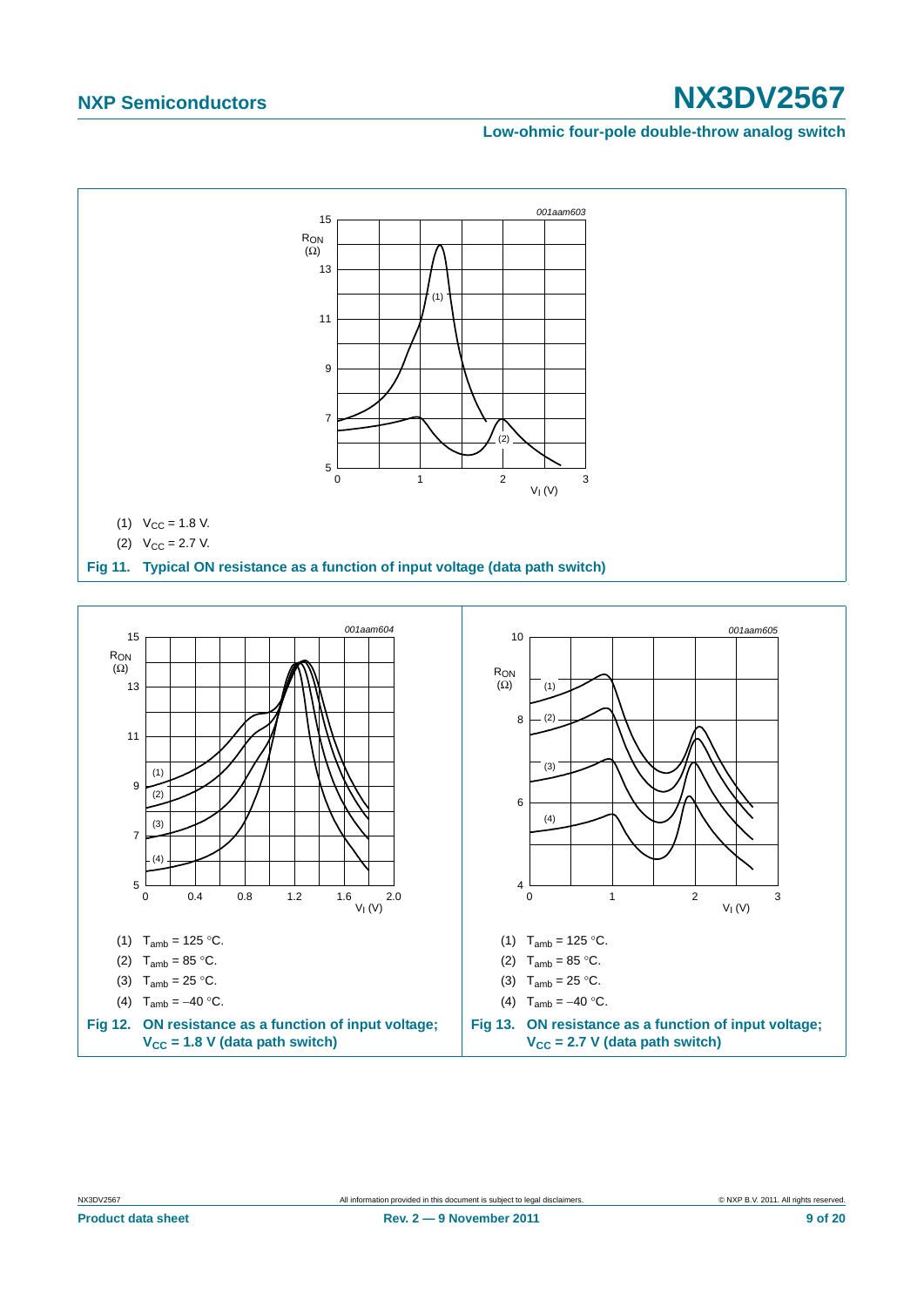# <span id="page-9-0"></span>**12. Dynamic characteristics**

#### **Table 9. Dynamic characteristics**

At recommended operating conditions; voltages are referenced to GND (ground = 0 V); for load circuit see [Figure 16.](#page-11-0)

| Symbol           | <b>Parameter</b>          | <b>Conditions</b>                     |                              | 25 °C              |                          |                              | -40 °C to +125 °C        |                          |    |
|------------------|---------------------------|---------------------------------------|------------------------------|--------------------|--------------------------|------------------------------|--------------------------|--------------------------|----|
|                  |                           |                                       | Min                          | Typ <sup>[1]</sup> | <b>Max</b>               | Min                          | <b>Max</b><br>(85 °C)    | Max<br>(125 °C)          |    |
|                  | <b>Supply path switch</b> |                                       |                              |                    |                          |                              |                          |                          |    |
| $t_{en}$         | enable time               | S to 1Z or 1Y0, 1Y1;<br>see Figure 14 |                              |                    |                          |                              |                          |                          |    |
|                  |                           | $V_{CC}$ = 1.4 V to 1.6 V             | $\overline{\phantom{0}}$     | 41                 | 90                       | $\overline{\phantom{0}}$     | 120                      | 120                      | ns |
|                  |                           | $V_{CC}$ = 1.65 V to 1.95 V           | $\overline{\phantom{0}}$     | 30                 | 70                       | $\frac{1}{2}$                | 80                       | 90                       | ns |
|                  |                           | $V_{CC}$ = 2.3 V to 2.7 V             | $\overline{\phantom{a}}$     | 20                 | 45                       | $\overline{\phantom{a}}$     | 50                       | 55                       | ns |
|                  |                           | $V_{CC}$ = 2.7 V to 3.6 V             | $\overline{\phantom{a}}$     | 19                 | 40                       | ä,                           | 45                       | 50                       | ns |
|                  |                           | $V_{CC}$ = 3.6 V to 4.3 V             | $\overline{\phantom{0}}$     | 19                 | 40                       | $\blacksquare$               | 45                       | 50                       | ns |
| $t_{dis}$        | disable time              | S to 1Z or 1Y0, 1Y1;<br>see Figure 14 |                              |                    |                          |                              |                          |                          |    |
|                  |                           | $V_{CC}$ = 1.4 V to 1.6 V             | $\overline{\phantom{0}}$     | 24                 | 70                       | $\overline{\phantom{0}}$     | 80                       | 90                       | ns |
|                  |                           | $V_{CC}$ = 1.65 V to 1.95 V           | $\overline{\phantom{a}}$     | 15                 | 55                       | $\overline{\phantom{a}}$     | 60                       | 65                       | ns |
|                  |                           | $V_{CC}$ = 2.3 V to 2.7 V             |                              | 9                  | 25                       | $\overline{\phantom{a}}$     | 30                       | 35                       | ns |
|                  |                           | $V_{CC}$ = 2.7 V to 3.6 V             | $\overline{\phantom{a}}$     | 8                  | 20                       | $\overline{\phantom{a}}$     | 25                       | 30                       | ns |
|                  |                           | $V_{CC}$ = 3.6 V to 4.3 V             | $\blacksquare$               | 8                  | 20                       | $\overline{\phantom{a}}$     | 25                       | 30                       | ns |
| $t_{b-m}$        | break-before-make<br>time | $[2]$<br>see Figure 15                |                              |                    |                          |                              |                          |                          |    |
|                  |                           | $V_{CC}$ = 1.4 V to 1.6 V             | $\overline{\phantom{0}}$     | 20                 |                          | 9                            |                          | $\overline{\phantom{a}}$ | ns |
|                  |                           | $V_{CC}$ = 1.65 V to 1.95 V           | $\blacksquare$               | 17                 | $\overline{\phantom{a}}$ | 7                            | $\overline{\phantom{0}}$ | $\overline{\phantom{a}}$ | ns |
|                  |                           | $V_{CC}$ = 2.3 V to 2.7 V             | $\overline{\phantom{a}}$     | 13                 |                          | 4                            | $\overline{\phantom{a}}$ | $\overline{\phantom{a}}$ | ns |
|                  |                           | $V_{CC}$ = 2.7 V to 3.6 V             | $\overline{\phantom{a}}$     | 11                 | -                        | 3                            | ä,                       | $\overline{\phantom{a}}$ | ns |
|                  |                           | $V_{CC}$ = 3.6 V to 4.3 V             | $\overline{\phantom{a}}$     | 11                 | $\overline{\phantom{0}}$ | $\overline{c}$               | L,                       | ÷,                       | ns |
| Data path switch |                           |                                       |                              |                    |                          |                              |                          |                          |    |
| $t_{en}$         | enable time               | S to nZ or nYn;<br>see Figure 14      |                              |                    |                          |                              |                          |                          |    |
|                  |                           | $V_{CC}$ = 1.4 V to 1.6 V             | ۰                            | 40                 | 90                       | $\blacksquare$               | 120                      | 120                      | ns |
|                  |                           | $V_{\text{CC}}$ = 1.65 V to 1.95 V    |                              | 29                 | 70                       | $\qquad \qquad \blacksquare$ | 80                       | 90                       | ns |
|                  |                           | $V_{CC}$ = 2.3 V to 2.7 V             | $\overline{\phantom{a}}$     | 20                 | 45                       | $\overline{\phantom{a}}$     | 50                       | 55                       | ns |
|                  |                           | $V_{CC}$ = 2.7 V to 3.6 V             | $\blacksquare$               | 19                 | 40                       | ä,                           | 45                       | 50                       | ns |
|                  |                           | $V_{CC}$ = 3.6 V to 4.3 V             |                              | 19                 | 40                       |                              | 45                       | 50                       | ns |
| $t_{dis}$        | disable time              | S to nZ or nYn;<br>see Figure 14      |                              |                    |                          |                              |                          |                          |    |
|                  |                           | $V_{CC}$ = 1.4 V to 1.6 V             | ۰                            | 21                 | 70                       | $\qquad \qquad \blacksquare$ | 80                       | 90                       | ns |
|                  |                           | $V_{CC}$ = 1.65 V to 1.95 V           | $\overline{\phantom{0}}$     | 13                 | 55                       | $\qquad \qquad \blacksquare$ | 60                       | 65                       | ns |
|                  |                           | $V_{CC}$ = 2.3 V to 2.7 V             | $\overline{\phantom{0}}$     | 8                  | 25                       | $\overline{\phantom{0}}$     | 30                       | 35                       | ns |
|                  |                           | $V_{CC}$ = 2.7 V to 3.6 V             | $\qquad \qquad \blacksquare$ | 7                  | 20                       | $\blacksquare$               | 25                       | 30                       | ns |
|                  |                           | $V_{CC}$ = 3.6 V to 4.3 V             | $\blacksquare$               | $\overline{7}$     | 20                       | $\overline{\phantom{a}}$     | 25                       | 30                       | ns |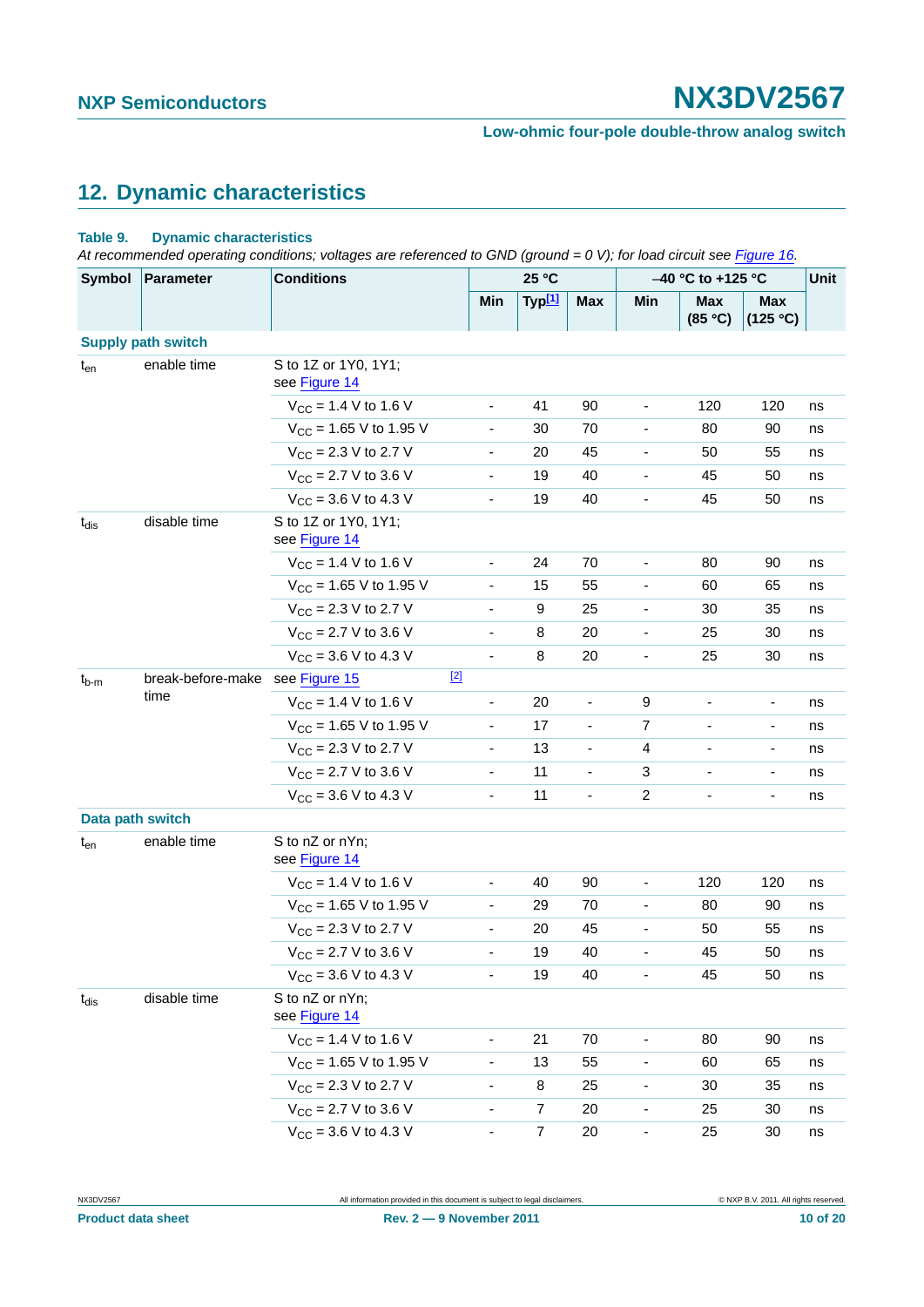#### **Low-ohmic four-pole double-throw analog switch**

|           | Symbol   Parameter                      | <b>Conditions</b>                | 25 °C |                          | $-40$ °C to +125 °C |                          |            | Unit                     |                          |    |
|-----------|-----------------------------------------|----------------------------------|-------|--------------------------|---------------------|--------------------------|------------|--------------------------|--------------------------|----|
|           |                                         |                                  |       | Min                      | Typ <sup>[1]</sup>  | <b>Max</b>               | <b>Min</b> | <b>Max</b><br>(85 °C)    | <b>Max</b><br>(125 °C)   |    |
| $t_{b-m}$ | break-before-make see Figure 15<br>time |                                  | $[2]$ |                          |                     |                          |            |                          |                          |    |
|           |                                         | $V_{\text{CC}}$ = 1.4 V to 1.6 V |       | $\sim$                   | 23                  | $\sim$                   | 9          | $\overline{\phantom{a}}$ | $\overline{\phantom{a}}$ | ns |
|           |                                         | $V_{CC}$ = 1.65 V to 1.95 V      |       |                          | 19                  | $\overline{\phantom{a}}$ |            | ٠                        | $\overline{\phantom{a}}$ | ns |
|           |                                         | $V_{\text{CC}}$ = 2.3 V to 2.7 V |       | $\blacksquare$           | 15                  | $\overline{\phantom{a}}$ | 4          | ٠                        | $\overline{\phantom{a}}$ | ns |
|           |                                         | $V_{\text{CC}}$ = 2.7 V to 3.6 V |       | ۰.                       | 13                  | $\overline{\phantom{a}}$ | 3          | ٠                        | ٠                        | ns |
|           |                                         | $V_{CC}$ = 3.6 V to 4.3 V        |       | $\overline{\phantom{a}}$ | 12                  | ٠                        | 2          | ۰                        | $\overline{\phantom{a}}$ | ns |

#### **Table 9. Dynamic characteristics** *…continued*

*At recommended operating conditions; voltages are referenced to GND (ground = 0 V); for load circuit see Figure 16.*

<span id="page-10-0"></span>[1] Typical values are measured at  $T_{amb} = 25 \degree C$  and  $V_{CC} = 1.5$  V, 1.8 V, 2.5 V, 3.3 V and 4.3 V respectively.

<span id="page-10-2"></span>[2] Break-before-make guaranteed by design.

### **12.1 Waveform and test circuits**

<span id="page-10-4"></span>

#### <span id="page-10-3"></span><span id="page-10-1"></span>**Table 10. Measurement points**

| <b>Supply voltage</b> | Input       | <b>Output</b>      |
|-----------------------|-------------|--------------------|
| $V_{\rm CC}$          | $V_{M}$     | $V_{\mathsf{X}}$   |
| 1.4 V to 4.3 V        | $0.5V_{CC}$ | 0.9V <sub>OH</sub> |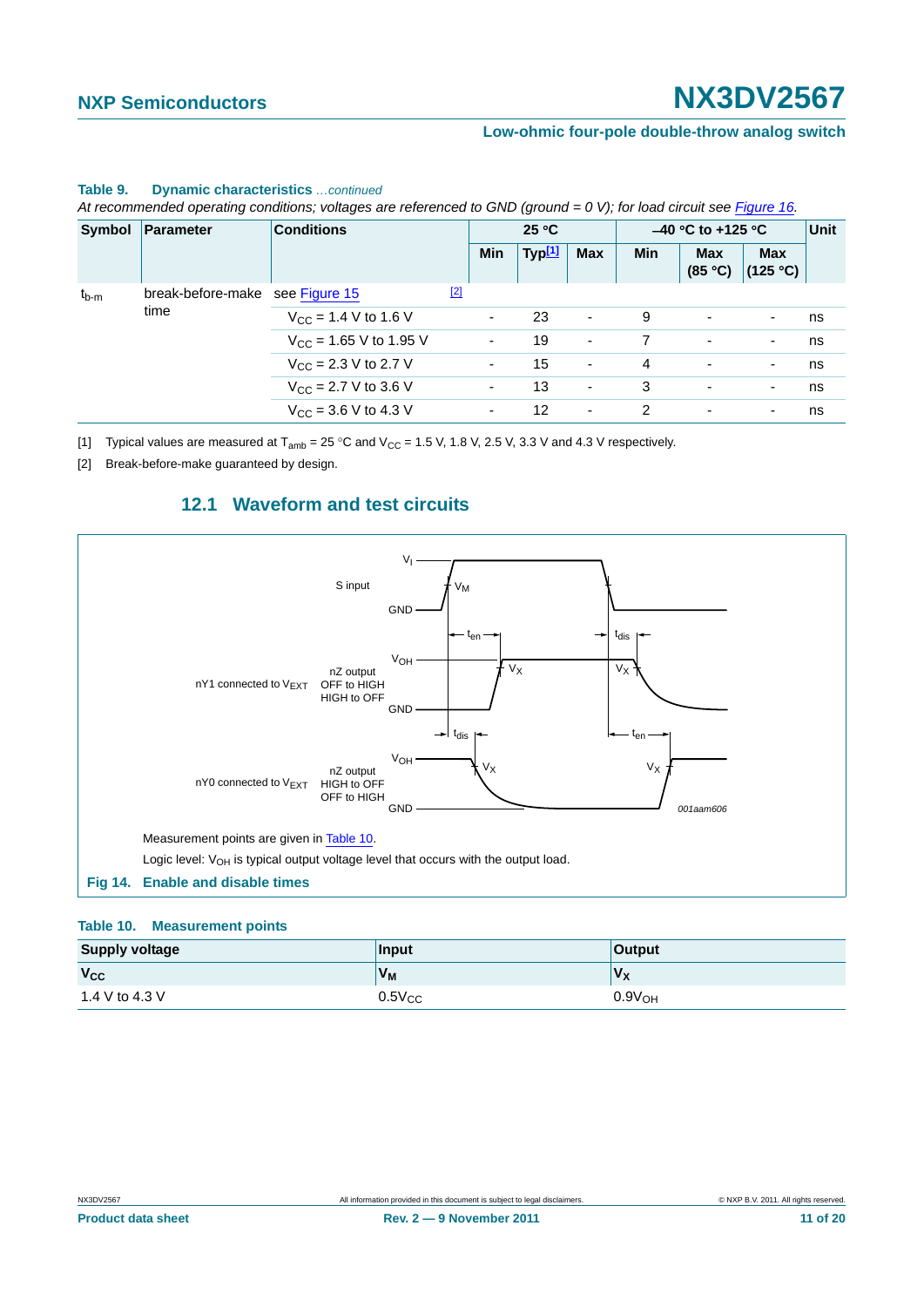#### **Low-ohmic four-pole double-throw analog switch**



#### <span id="page-11-2"></span><span id="page-11-1"></span><span id="page-11-0"></span>**Table 11. Test data**

| <b>Supply voltage</b> | Input |               | Load  |             |  |
|-----------------------|-------|---------------|-------|-------------|--|
| V <sub>cc</sub>       | V     | ∣ւր,ւթ        |       | $R_{L}$     |  |
| 1.4 V to 4.3 V        | ∨сс   | $\leq$ 2.5 ns | 35 pF | $50 \Omega$ |  |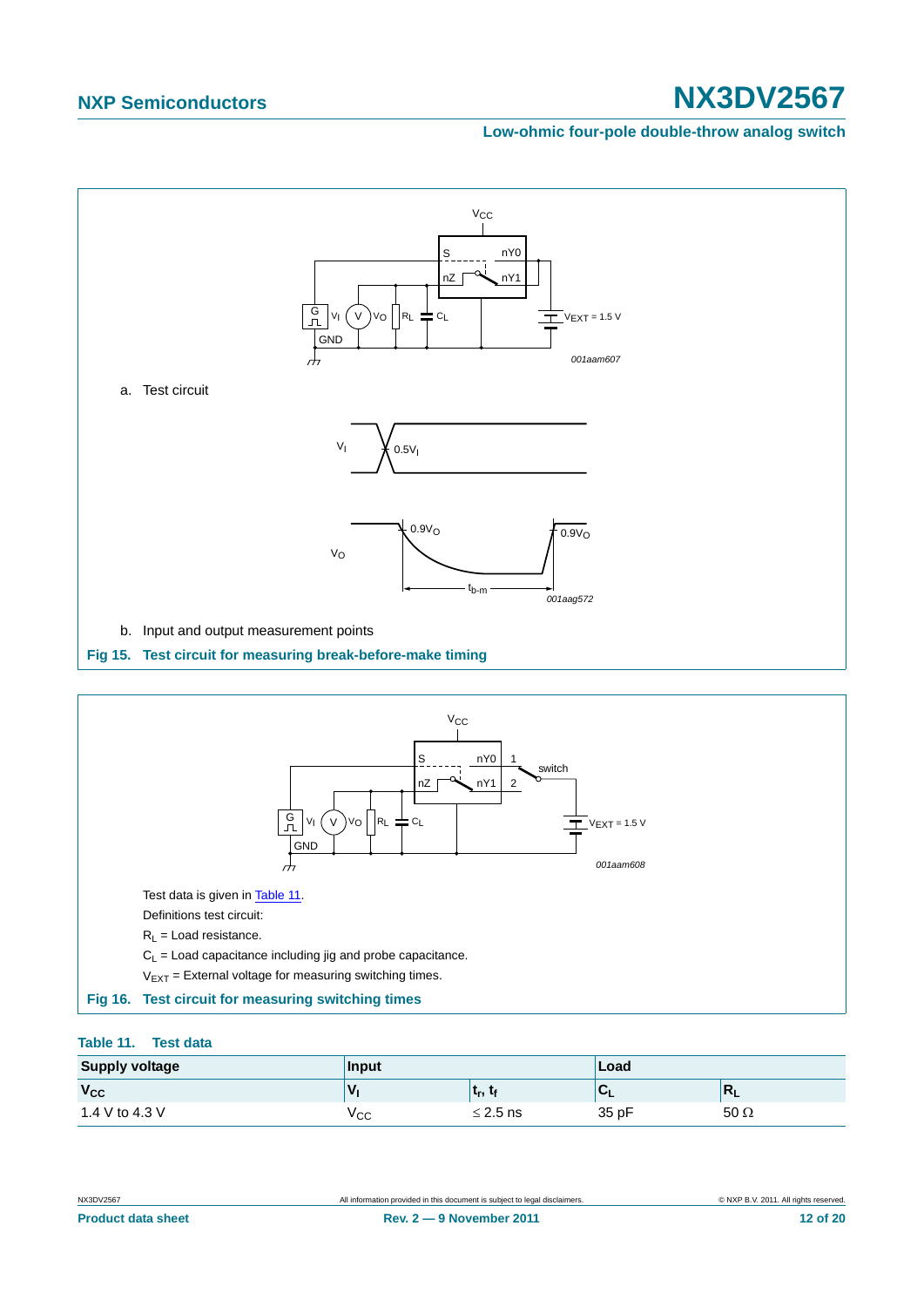**Low-ohmic four-pole double-throw analog switch**

### **12.2 Additional dynamic characteristics**

#### <span id="page-12-3"></span>**Table 12. Additional dynamic characteristics**

At recommended operating conditions; voltages are referenced to GND (ground = 0 V);  $V_I$  = GND or  $V_{CC}$  (unless otherwise specified);  $t_r = t_f \le 2.5$  ns;  $T_{amb} = 25$  °C.

|                    | Symbol Parameter            | <b>Conditions</b>                                                                                                                              |             | <b>Min</b> | <b>Typ</b> | <b>Max</b>               | Unit       |
|--------------------|-----------------------------|------------------------------------------------------------------------------------------------------------------------------------------------|-------------|------------|------------|--------------------------|------------|
| Data path switch   |                             |                                                                                                                                                |             |            |            |                          |            |
| $f_{(-3dB)}$       | -3 dB frequency<br>response | $R_1 = 50 \Omega$ ; see Figure 17                                                                                                              | $\boxed{1}$ |            |            |                          |            |
|                    |                             | $V_{CC}$ = 2.7 V to 3.6 V                                                                                                                      |             | ۰          | 330        | $\blacksquare$           | <b>MHz</b> |
| $\alpha_{\rm iso}$ | isolation (OFF-state)       | $f_i = 10$ MHz; R <sub>1</sub> = 50 $\Omega$ ; see Figure 18                                                                                   | $\boxed{1}$ |            |            |                          |            |
|                    |                             | $V_{\text{CC}} = 2.7 \text{ V}$ to 3.6 V                                                                                                       |             |            | $-60$      | ٠                        | dB         |
| <b>Xtalk</b>       | crosstalk                   | between switches:<br>$f_i = 10$ MHz; R <sub>1</sub> = 50 $\Omega$ ; see Figure 19                                                              | $\boxed{1}$ |            |            |                          |            |
|                    |                             | $V_{CC}$ = 2.7 V to 3.6 V                                                                                                                      |             |            | $-60$      | $\overline{\phantom{a}}$ | dB         |
| $Q_{\text{inj}}$   | charge injection            | $f_i = 1$ MHz; C <sub>L</sub> = 0.1 nF; R <sub>L</sub> = 1 M $\Omega$ ; V <sub>gen</sub> = 0 V;<br>$R_{\text{gen}} = 0 \Omega$ ; see Figure 20 |             |            |            |                          |            |
|                    |                             | $V_{CC}$ = 2.7 V to 3.6 V                                                                                                                      |             |            | 10         | $\overline{\phantom{a}}$ | рC         |

<span id="page-12-4"></span><span id="page-12-1"></span>[1]  $f_i$  is biased at 0.5 $V_{CC}$ .

### **12.3 Test circuits**



<span id="page-12-0"></span>

<span id="page-12-2"></span>**Product data sheet Rev. 2 — 9 November 2011 13 of 20**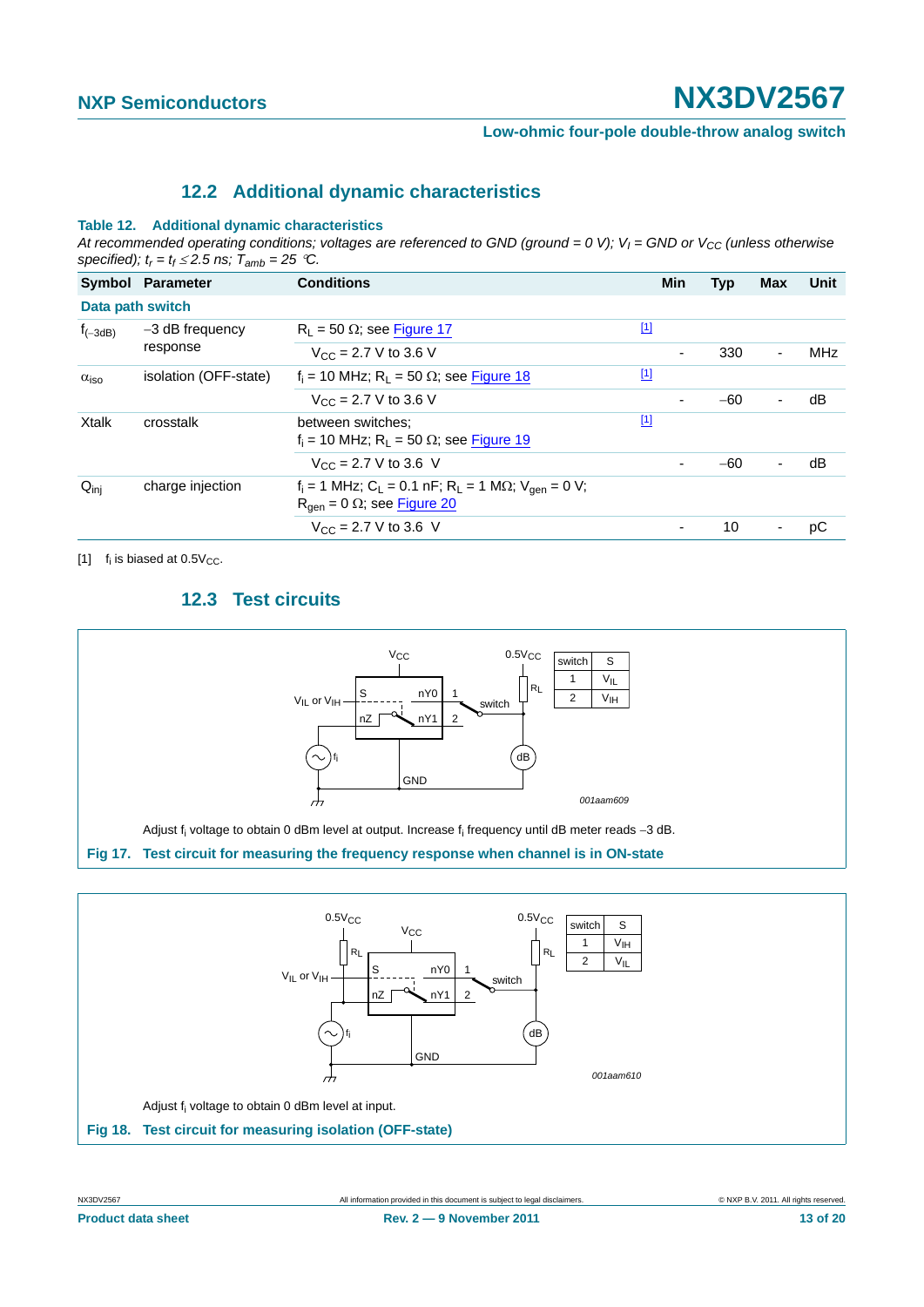**Low-ohmic four-pole double-throw analog switch**

<span id="page-13-1"></span><span id="page-13-0"></span>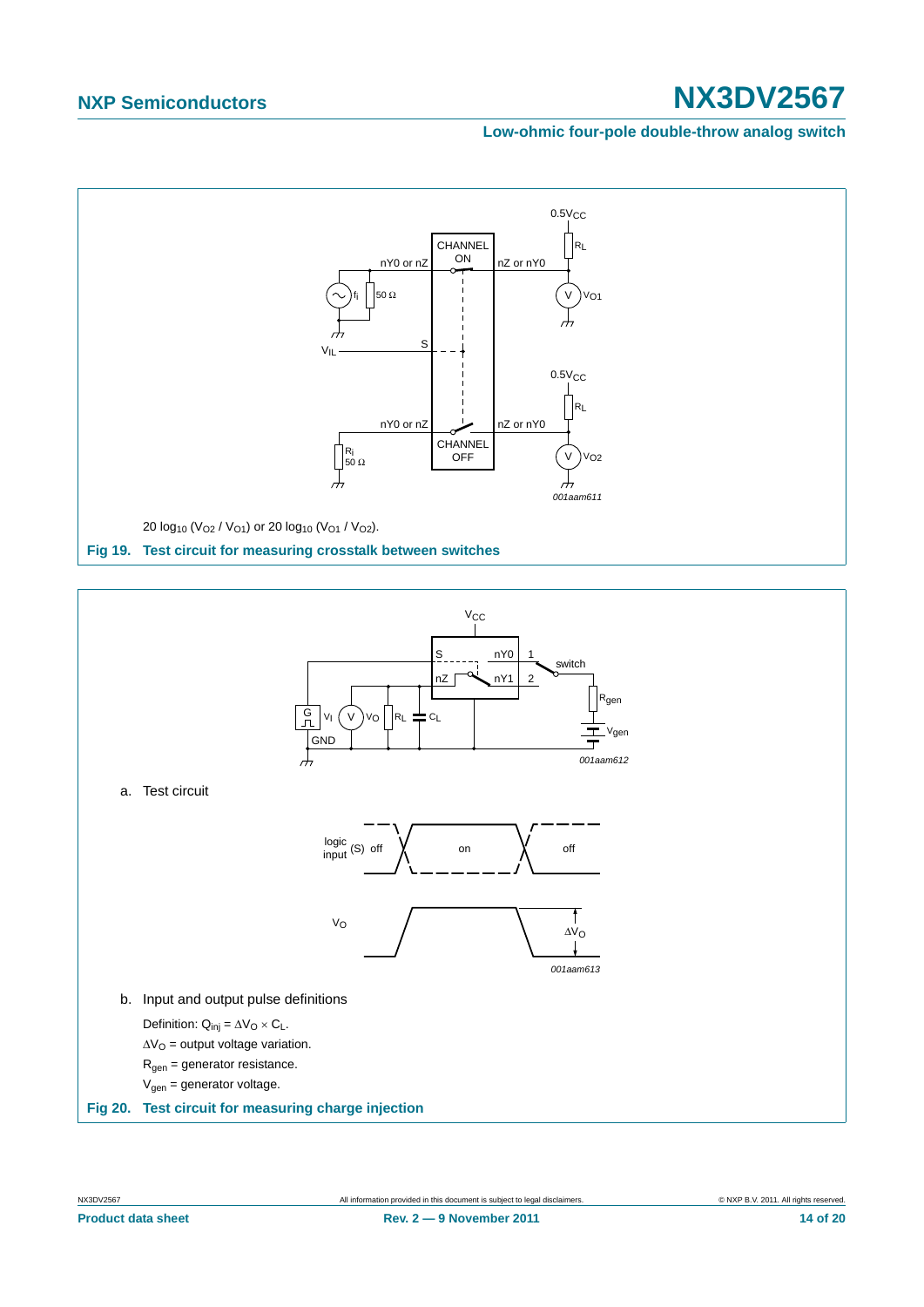**Low-ohmic four-pole double-throw analog switch**

# <span id="page-14-0"></span>**13. Package outline**



**Fig 21. Package outline SOT1039-1 (HXQFN16U)**

NX3DV2567 All information provided in this document is subject to legal disclaimers. © NXP B.V. 2011. All rights reserved.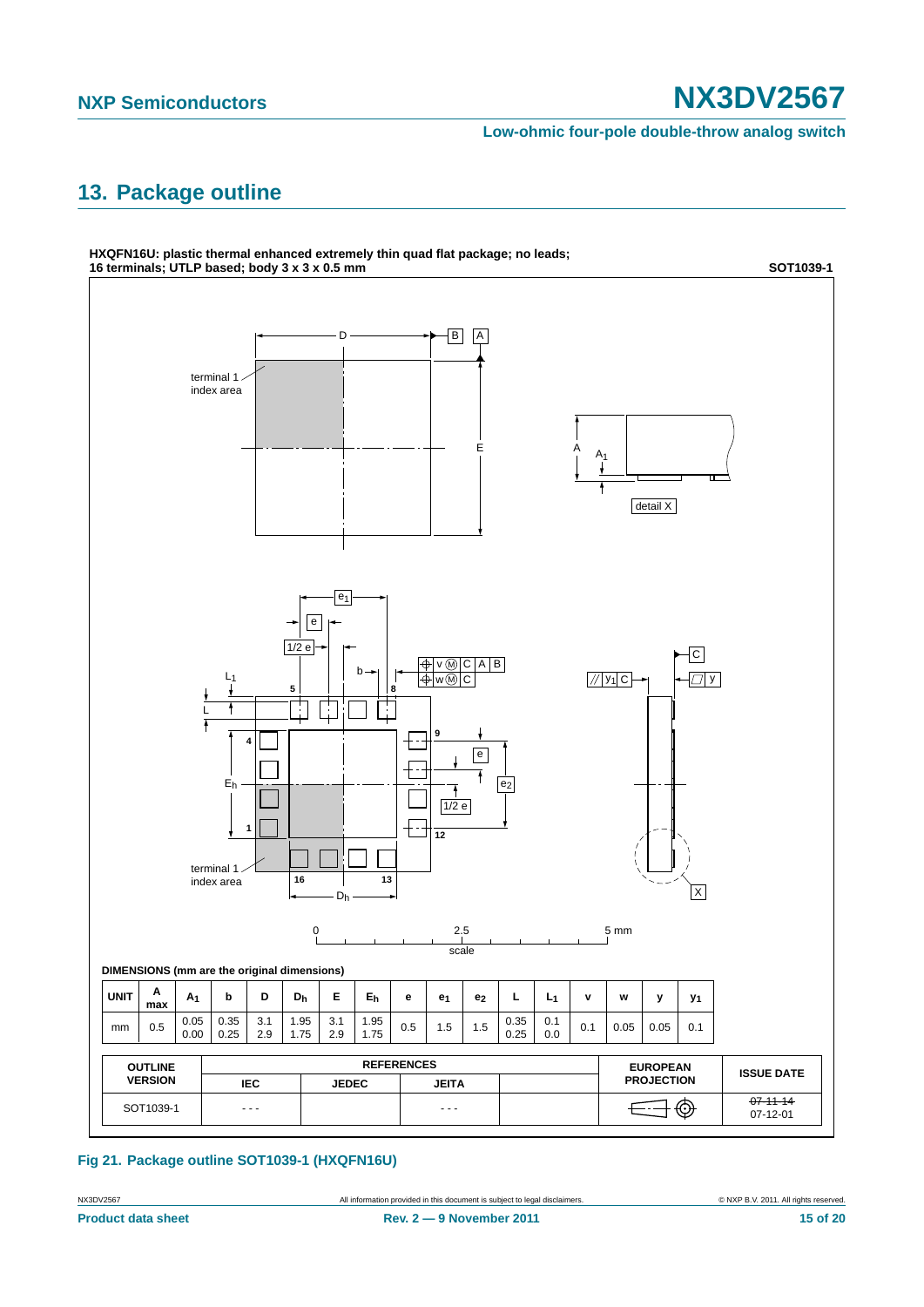**Low-ohmic four-pole double-throw analog switch**



**XQFN16: plastic, extremely thin quad flat package; no leads;**

#### **Fig 22. Package outline SOT1161-1 (XQFN16)**

NX3DV2567 All information provided in this document is subject to legal disclaimers. © NXP B.V. 2011. All rights reserved.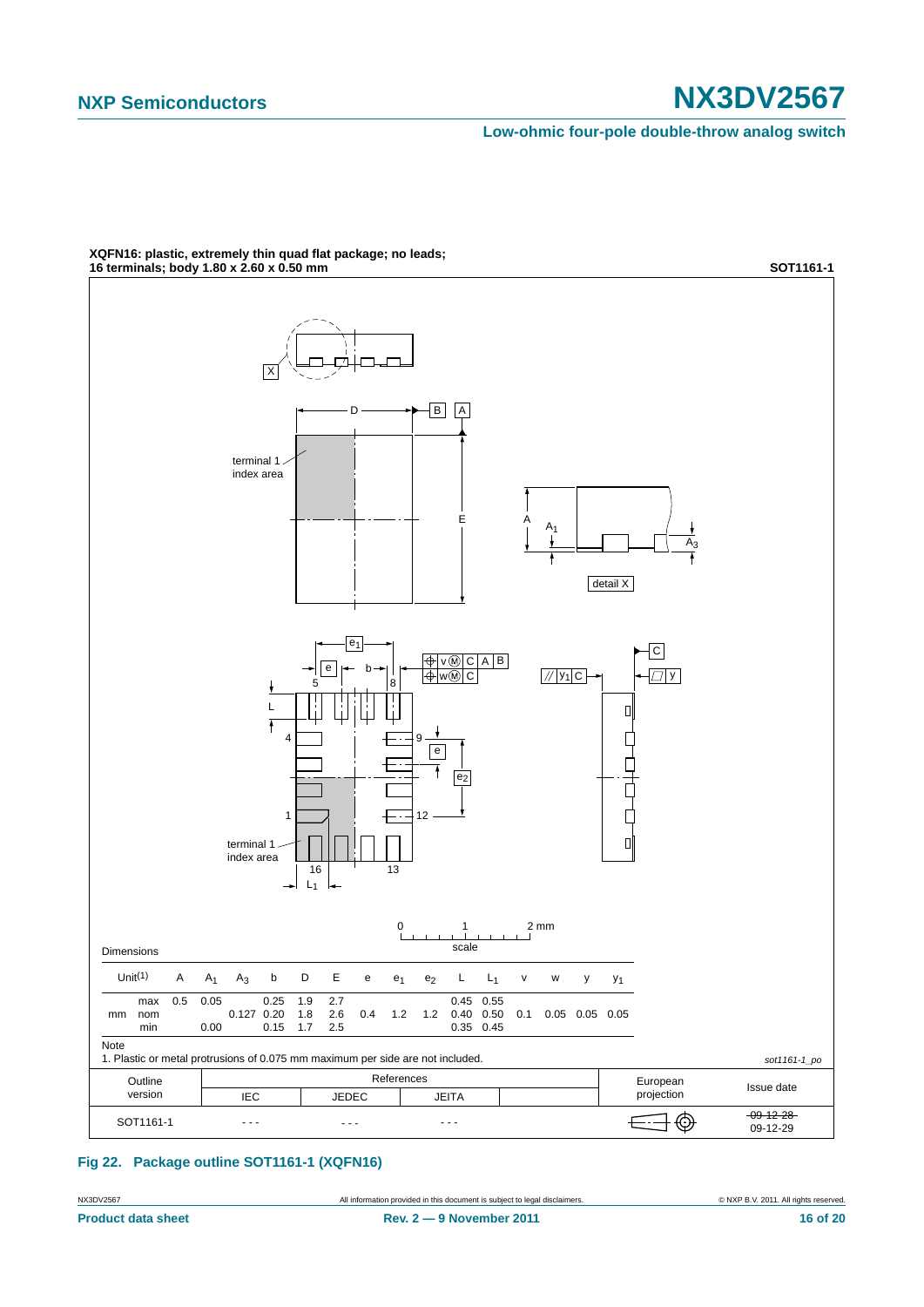# <span id="page-16-0"></span>**14. Abbreviations**

| Table 13.   | <b>Abbreviations</b>                    |
|-------------|-----------------------------------------|
| Acronym     | <b>Description</b>                      |
| <b>CDM</b>  | <b>Charged Device Model</b>             |
| <b>CMOS</b> | Complementary Metal-Oxide Semiconductor |
| <b>ESD</b>  | ElectroStatic Discharge                 |
| <b>HBM</b>  | Human Body Model                        |
| MМ          | Machine Model                           |
| <b>PDA</b>  | Personal Digital Assistant              |
| <b>TTL</b>  | Transistor-Transistor Logic             |

# <span id="page-16-1"></span>**15. Revision history**

### **Table 14. Revision history**

| Document ID    | Release date           | Data sheet status  | <b>Change notice</b>     | <b>Supersedes</b>        |
|----------------|------------------------|--------------------|--------------------------|--------------------------|
| NX3DV2567 v.2  | 20111109               | Product data sheet | $\overline{\phantom{0}}$ | NX3DV2567 v.1            |
| Modifications: | • Legal pages updated. |                    |                          |                          |
| NX3DV2567 v.1  | 20100928               | Product data sheet | $\overline{\phantom{0}}$ | $\overline{\phantom{0}}$ |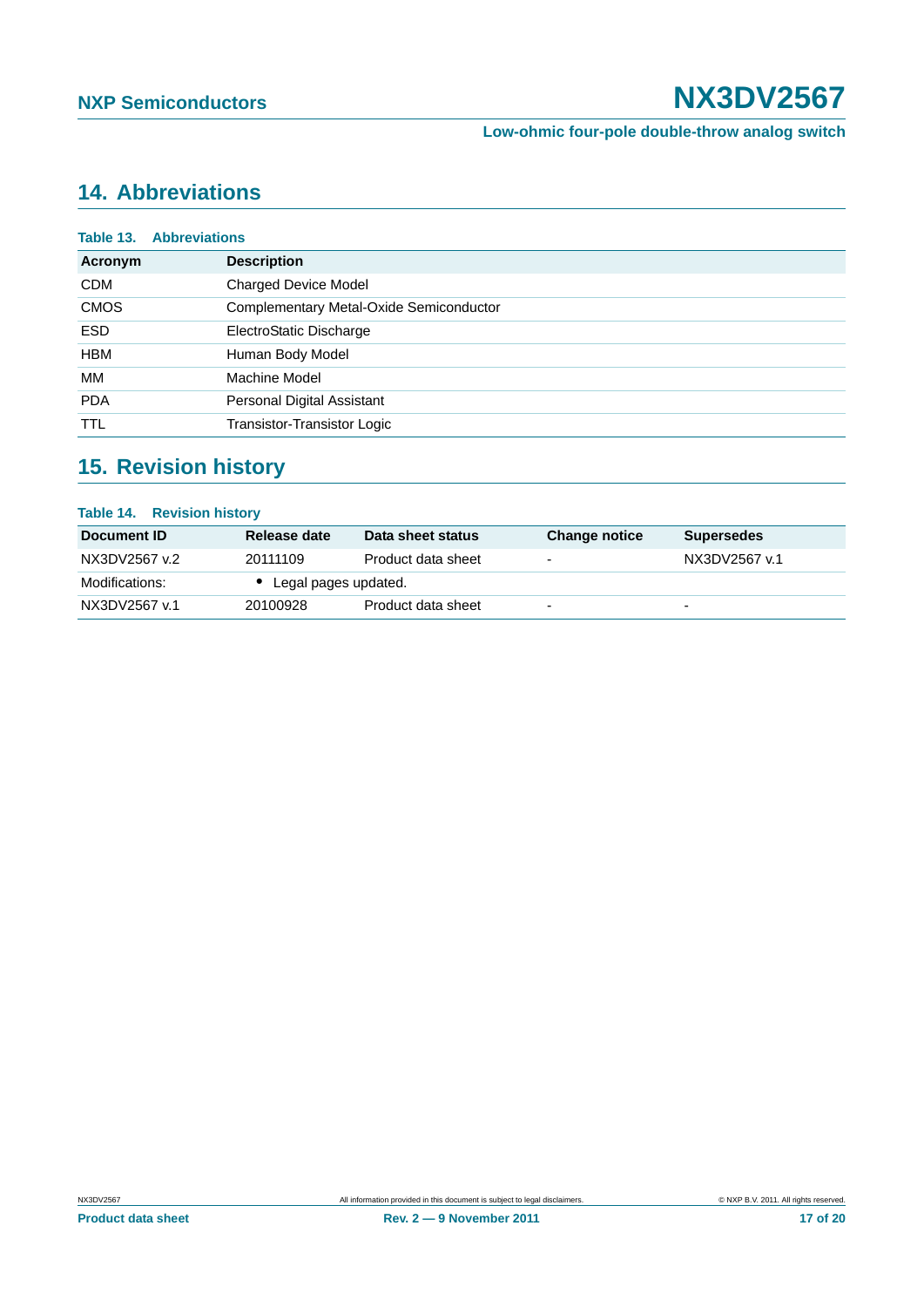# <span id="page-17-0"></span>**16. Legal information**

### <span id="page-17-1"></span>**16.1 Data sheet status**

| Document status[1][2]          | Product status <sup>[3]</sup> | <b>Definition</b>                                                                     |
|--------------------------------|-------------------------------|---------------------------------------------------------------------------------------|
| Objective [short] data sheet   | Development                   | This document contains data from the objective specification for product development. |
| Preliminary [short] data sheet | Qualification                 | This document contains data from the preliminary specification.                       |
| Product [short] data sheet     | Production                    | This document contains the product specification.                                     |

[1] Please consult the most recently issued document before initiating or completing a design.

[2] The term 'short data sheet' is explained in section "Definitions".

[3] The product status of device(s) described in this document may have changed since this document was published and may differ in case of multiple devices. The latest product status<br>information is available on the Intern

#### <span id="page-17-2"></span>**16.2 Definitions**

**Draft —** The document is a draft version only. The content is still under internal review and subject to formal approval, which may result in modifications or additions. NXP Semiconductors does not give any representations or warranties as to the accuracy or completeness of information included herein and shall have no liability for the consequences of use of such information.

**Short data sheet —** A short data sheet is an extract from a full data sheet with the same product type number(s) and title. A short data sheet is intended for quick reference only and should not be relied upon to contain detailed and full information. For detailed and full information see the relevant full data sheet, which is available on request via the local NXP Semiconductors sales office. In case of any inconsistency or conflict with the short data sheet, the full data sheet shall prevail.

**Product specification —** The information and data provided in a Product data sheet shall define the specification of the product as agreed between NXP Semiconductors and its customer, unless NXP Semiconductors and customer have explicitly agreed otherwise in writing. In no event however, shall an agreement be valid in which the NXP Semiconductors product is deemed to offer functions and qualities beyond those described in the Product data sheet.

### <span id="page-17-3"></span>**16.3 Disclaimers**

**Limited warranty and liability —** Information in this document is believed to be accurate and reliable. However, NXP Semiconductors does not give any representations or warranties, expressed or implied, as to the accuracy or completeness of such information and shall have no liability for the consequences of use of such information.

In no event shall NXP Semiconductors be liable for any indirect, incidental, punitive, special or consequential damages (including - without limitation - lost profits, lost savings, business interruption, costs related to the removal or replacement of any products or rework charges) whether or not such damages are based on tort (including negligence), warranty, breach of contract or any other legal theory.

Notwithstanding any damages that customer might incur for any reason whatsoever, NXP Semiconductors' aggregate and cumulative liability towards customer for the products described herein shall be limited in accordance with the *Terms and conditions of commercial sale* of NXP Semiconductors.

**Right to make changes —** NXP Semiconductors reserves the right to make changes to information published in this document, including without limitation specifications and product descriptions, at any time and without notice. This document supersedes and replaces all information supplied prior to the publication hereof.

**Suitability for use —** NXP Semiconductors products are not designed, authorized or warranted to be suitable for use in life support, life-critical or safety-critical systems or equipment, nor in applications where failure or

malfunction of an NXP Semiconductors product can reasonably be expected to result in personal injury, death or severe property or environmental damage. NXP Semiconductors accepts no liability for inclusion and/or use of NXP Semiconductors products in such equipment or applications and therefore such inclusion and/or use is at the customer's own risk.

**Applications —** Applications that are described herein for any of these products are for illustrative purposes only. NXP Semiconductors makes no representation or warranty that such applications will be suitable for the specified use without further testing or modification.

Customers are responsible for the design and operation of their applications and products using NXP Semiconductors products, and NXP Semiconductors accepts no liability for any assistance with applications or customer product design. It is customer's sole responsibility to determine whether the NXP Semiconductors product is suitable and fit for the customer's applications and products planned, as well as for the planned application and use of customer's third party customer(s). Customers should provide appropriate design and operating safeguards to minimize the risks associated with their applications and products.

NXP Semiconductors does not accept any liability related to any default, damage, costs or problem which is based on any weakness or default in the customer's applications or products, or the application or use by customer's third party customer(s). Customer is responsible for doing all necessary testing for the customer's applications and products using NXP Semiconductors products in order to avoid a default of the applications and the products or of the application or use by customer's third party customer(s). NXP does not accept any liability in this respect.

**Limiting values —** Stress above one or more limiting values (as defined in the Absolute Maximum Ratings System of IEC 60134) will cause permanent damage to the device. Limiting values are stress ratings only and (proper) operation of the device at these or any other conditions above those given in the Recommended operating conditions section (if present) or the Characteristics sections of this document is not warranted. Constant or repeated exposure to limiting values will permanently and irreversibly affect the quality and reliability of the device.

**Terms and conditions of commercial sale —** NXP Semiconductors products are sold subject to the general terms and conditions of commercial sale, as published at<http://www.nxp.com/profile/terms>, unless otherwise agreed in a valid written individual agreement. In case an individual agreement is concluded only the terms and conditions of the respective agreement shall apply. NXP Semiconductors hereby expressly objects to applying the customer's general terms and conditions with regard to the purchase of NXP Semiconductors products by customer.

**No offer to sell or license —** Nothing in this document may be interpreted or construed as an offer to sell products that is open for acceptance or the grant, conveyance or implication of any license under any copyrights, patents or other industrial or intellectual property rights.

**Export control —** This document as well as the item(s) described herein may be subject to export control regulations. Export might require a prior authorization from competent authorities.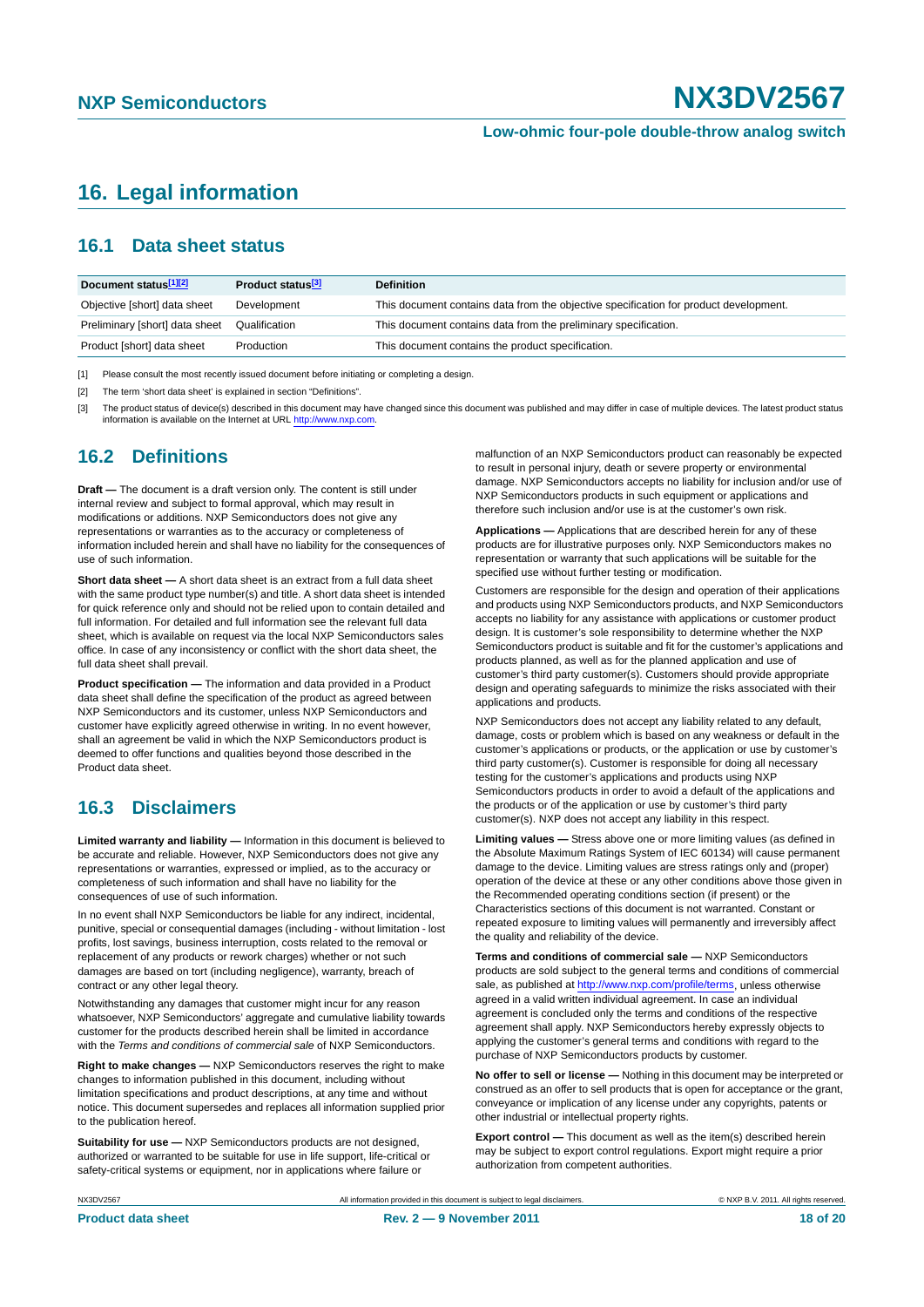#### **Low-ohmic four-pole double-throw analog switch**

**Non-automotive qualified products —** Unless this data sheet expressly states that this specific NXP Semiconductors product is automotive qualified, the product is not suitable for automotive use. It is neither qualified nor tested in accordance with automotive testing or application requirements. NXP Semiconductors accepts no liability for inclusion and/or use of non-automotive qualified products in automotive equipment or applications.

In the event that customer uses the product for design-in and use in automotive applications to automotive specifications and standards, customer (a) shall use the product without NXP Semiconductors' warranty of the product for such automotive applications, use and specifications, and (b) whenever customer uses the product for automotive applications beyond

# <span id="page-18-1"></span>**17. Contact information**

NXP Semiconductors' specifications such use shall be solely at customer's own risk, and (c) customer fully indemnifies NXP Semiconductors for any liability, damages or failed product claims resulting from customer design and use of the product for automotive applications beyond NXP Semiconductors' standard warranty and NXP Semiconductors' product specifications.

### <span id="page-18-0"></span>**16.4 Trademarks**

Notice: All referenced brands, product names, service names and trademarks are the property of their respective owners.

For more information, please visit: **http://www.nxp.com**

For sales office addresses, please send an email to: **salesaddresses@nxp.com**